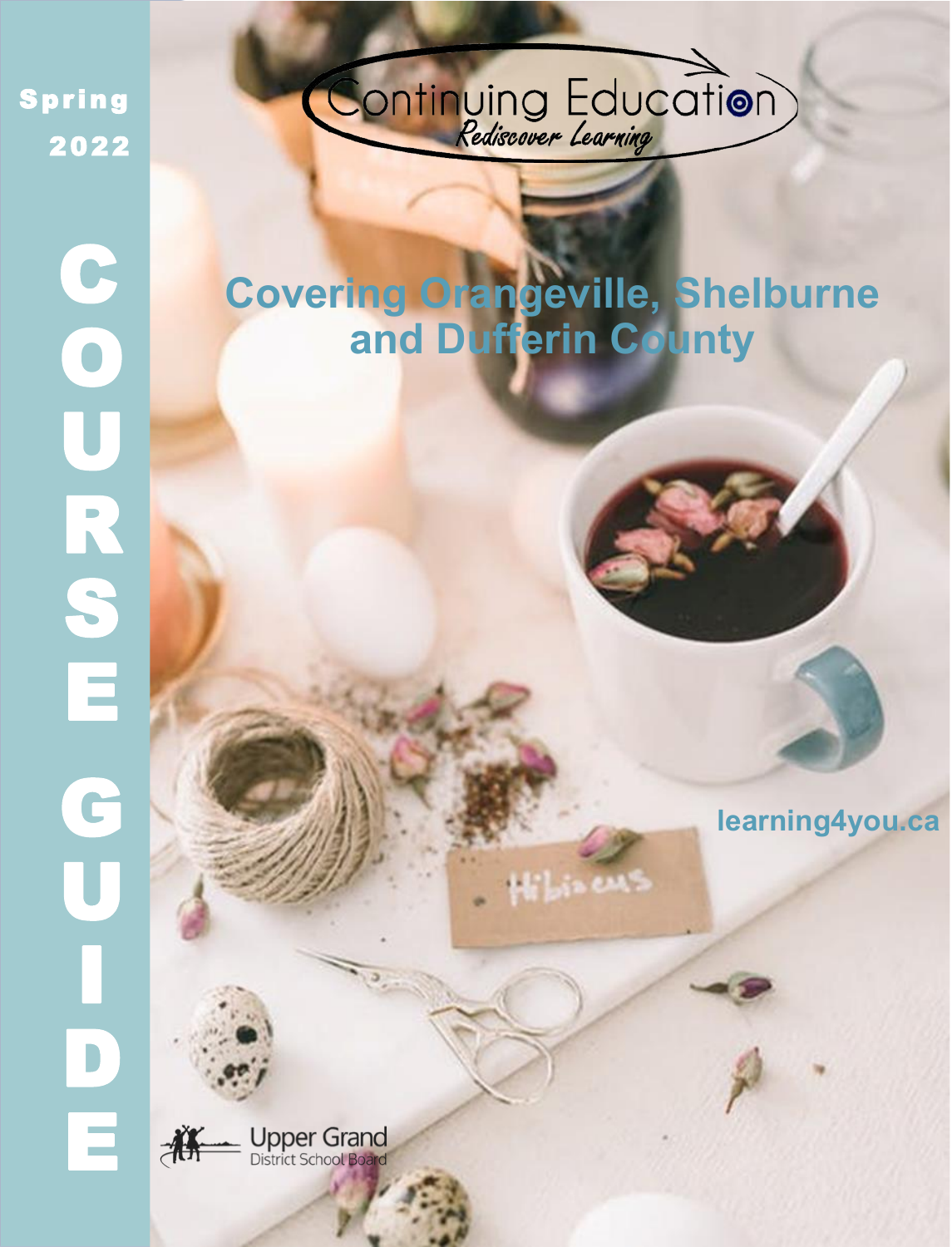## 2 | SPRING 2022

## **GENERAL INTEREST & LEISURE COURSE INFORMATION**



- ◆ You are not registered for a class unless payment has been received
- You will be notified of any cancelled classes or courses by email only
- We will no longer be sending course reminder emails, so please mark the dates in your calendar upon registration
- We will attempt to reschedule any classes cancelled due to school closure or inclement weather
- No classes on statutory holidays or P.D. days unless otherwise stated
- Check receipt for excluded dates or supply lists
- All General Interest courses are 18+ unless otherwise stated
- We do not accept post-dated cheques. Fees payable to: Dufferin Centre for Continuing Education
- Visa, Mastercard, Cash, Cheque, or debit accepted
- Add 13% HST where applicable when sending in cheques
- First come, first served
- No smoking on school property

Continuing Education serves all residents in and around Dufferin and Wellington Counties.

Continuing Education is an adult secondary school with the Upper Grand District School Board



#### **GENERAL POLICIES COVID-19 POLICIES**

- All programs will operate following the province-wide social distancing and closure mandates
- Face masks are required as per provincial mandates
- Please be aware that some programs may not be able to run
- Please check our Board website for any COVID-19 related updates and policies: **www.ugdsb.ca**

#### **REFUND POLICY**

- A full refund will be issued if course cancelled by Continuing Education
- A \$10 fee, plus any classes, to all withdrawals and refunds
- No refund on one night courses
- Failure to attend is not considered a withdrawal discounts, refunds or make up classes will not be issued
- Supply fee included in course cost is non-refundable unless course is cancelled

#### **CONTACT US**

#### **Address:**

40 Amelia St. Orangeville, ON L9W 3T8 **Phone / Fax:** 519-941-2661 / 519-942-2353 **Office Hours:** Monday to Friday 8:30 am – 4:00 pm

**Principal—Julie Bodiam Vice Principal—Pam Eurig**

**View this Course Guide online at: www.learning4you.ca Then choose Interest & Leisure Courses**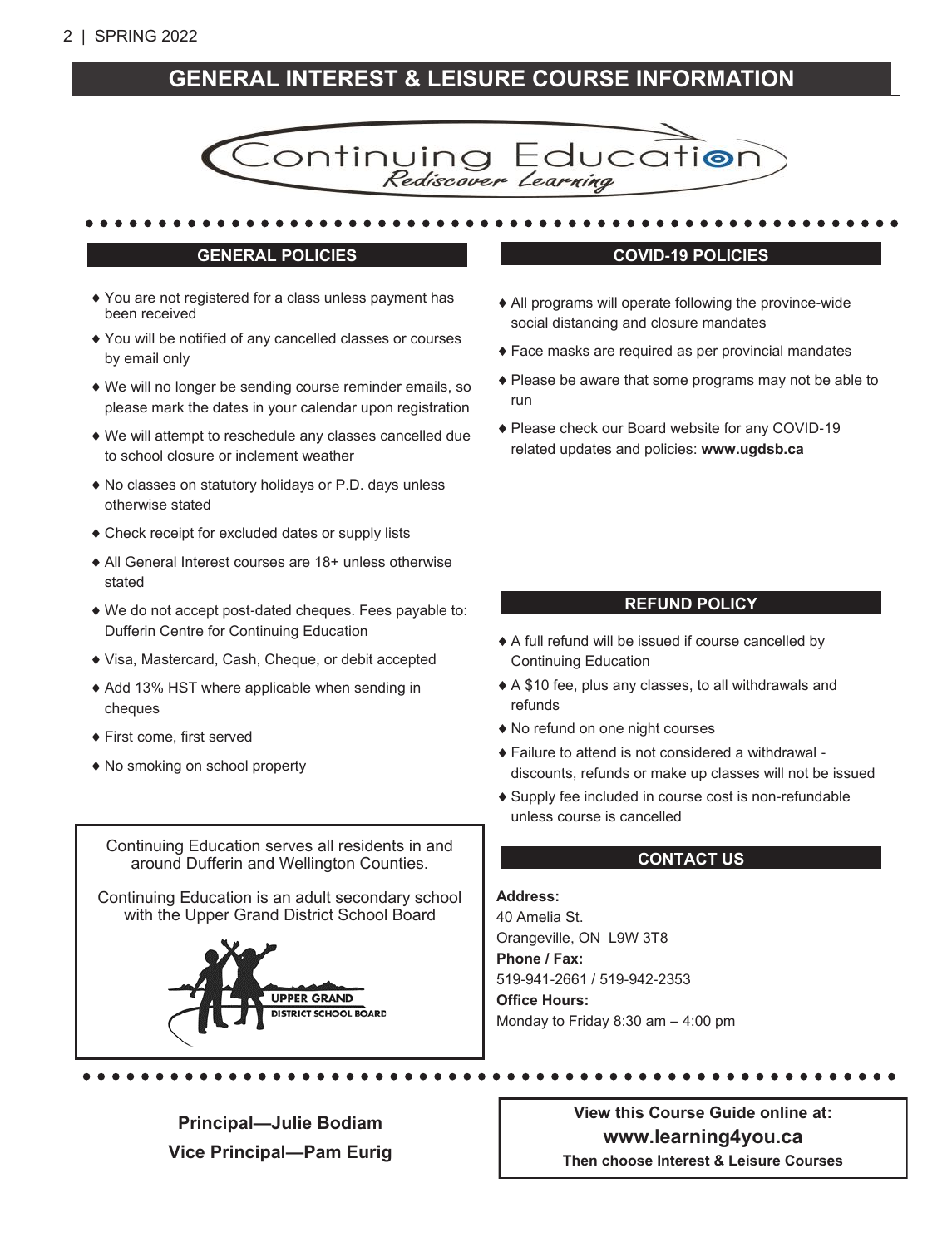## **ARTS & CRAFTS**

#### **THE INS AND OUTS OF THE CRICUT WORLD - COMPLETE SERIES**

Do you have a Cricut machine at home collecting dust and just haven't been able to navigate Design Space? Do you scroll through Pinterest wishing you could create these same projects but just don't know where to start? This 7 week course is designed to explore the ins and outs of the Cricut world. Throughout the lessons, you will learn how to use and manipulate the Cricut Design Space and create a variety of items. In each class, you will learn and create something new. There is a list of supplies needed in each individual class. You can register for the entire series or each individual class. If you are signing up for individual classes and do not have experience with Design Space, you must sign up for Design Space 101 before joining the other classes.

\*Please bring the following to every class; Cricut Machine: Air 2 or the Maker, Basic tool kit, Laptop, iPad, No Chromebooks, Mats Blue 12x12 and 12x24, Fine point marker and Premium Fine point marker. \*\*If the class is full, please add yourself to the waitlist in the event space(s) opens up.

This course will consist of the following lessons:

**Lesson 1** - Design Space 101 - In this class, you will learn the ins and outs of design space. We will finish the class by decorating a cup of your choice. Please bring either a mug, water bottle, wine glass, etc., Premium permanent vinyl, a roll of Cricut Transfer Tape (the grid is grey).

**Lesson 2** - Card Making - In this class, you will learn how to make cards and boxes. Please bring cardstock 12X12 and 24X12, scrapbooking glue, and Scoring Wheel (Maker) or Stylus (Air 2)

**Lesson 3** - Adhesive Vinyl - Learn how to use the Text Option, Curve/Angle words, detach/attach and welding. Please bring 3 colours of Cricut Premium Vinyl, water, regular Cricut Transfer Tape (the grid is grey). If bringing Glitter Permanent Vinyl, you will need the Strong Bond Transfer Tape (Grid is Purple).

**Lesson 4** - Iron-on Vinyl - Learn how to upload/clean up images and pick an image from Design Space or create your own. Please bring Siser or Cricut Iron-on Vinyl (few colours but same brand), 2-3 T-shirts, Cricut Easy Press and mat (if you don't own one, a few will be there to share).

**Lesson 5** - Layering Adhesive and Iron-on Vinyl - Learn how to layer an image on a T-Shirt and Iris case or Blackboard. The focus will be on slicing and attaching. Please bring Premium Permanent Vinyl and Iron on from Lesson 3 and 4, and a canvas bag.

**Lesson 6** - Canvas/Wood Sign - Learn how to create your own sign using either canvas or wood or both. Please bring 12X24 max canvas (white or black), 12X24 max for wood sign, Iron-on Vinyl for canvas and wood, Cricut Stencil Vinyl for wood if you want to paint instead (bring your paint colours and sponge brush), Easy Press and mat (there will be one to use if you don't have your own), 2 hand towels to put under the canvas.

**Lesson 7** - New Infusible Ink - The newest and hottest items sold by Cricut and only at Michaels. The ink infuses right to the material, no more Vinyl feel. Layering the ink or creating your own image with the markers. Please bring 1 or 2 colours of infusible ink (some boxes come with up to 4 colours), Infusible Ink Markers if you want to create your own image or colour in one of the black and white infusible ink transfer paper, 100% polyester T-shirt (Cricut sells their own brand from newborn to adult), a Cricut Infusible ink bag (Cricut sells 2 different sizes).

**Wed Apr 6 - May 18 7—9 pm 7 classes \$150 + HST Orangeville DSS—Rm 502 Chrissy Robertson-Mizzy PR-6746**

#### **THE INS AND OUTS OF THE CRICUT WORLD - INDIVIDUAL CLASSES**

#### **LESSON 1 DESIGN SPACE 101**

In this class, you will learn the ins and outs of design space. We will finish the class by decorating a cup of your choice. Please bring a mug, water bottle, or wine glass, etc., Premium permanent vinyl, a roll of Cricut Transfer Tape (the grid is grey).

\*Please bring the following: Cricut Machine: Air 2 or the Maker, Basic tool kit, Laptop, iPad, No Chromebooks, Mats Blue 12x12 and 12x24, Fine point marker and Premium Fine point marker.

**Wed Apr 6 7—9 pm 1 class \$25.00 + HST Orangeville DSS—Rm 502 Chrissy Robertson-Mizzy PR-6749**

#### **LESSON 2 CARD MAKING**

In this class, you will learn how to make cards and boxes. Please bring cardstock 12X12 and 24X12, scrapbooking glue, and Scoring Wheel (Maker) or Stylus (Air 2) \*Please bring the following to every class; Cricut Machine: Air 2 or the Maker, Basic tool kit, Laptop, iPad, No Chromebooks, Mats Blue 12x12 and 12x24, Fine point marker and Premium Fine point marker. **Wed Apr 13 7—9 pm 1 class \$25.00 + HST Orangeville DSS—Rm 502 Chrissy Robertson-Mizzy PR-6750**

#### **LESSON 3 ADHESIVE VINYL**

Learn how to use the Text Option, Curve/Angle words, detach/attach and welding. Please bring 3 colours of Cricut Premium Vinyl, water, regular Cricut Transfer Tape (the grid is grey). If bringing Glitter Permanent Vinyl, you will need the Strong Bond Transfer Tape (Grid is Purple). \*Please bring the following to every class; Cricut Machine: Air 2 or the Maker, Basic tool kit, Laptop, iPad, No Chromebooks, Mats Blue 12x12 and 12x24, Fine point marker and Premium Fine point marker.

**Wed Apr 20 7—9 pm 1 class \$25.00 + HST Orangeville DSS—Rm 502 Chrissy Robertson-Mizzy PR-6751**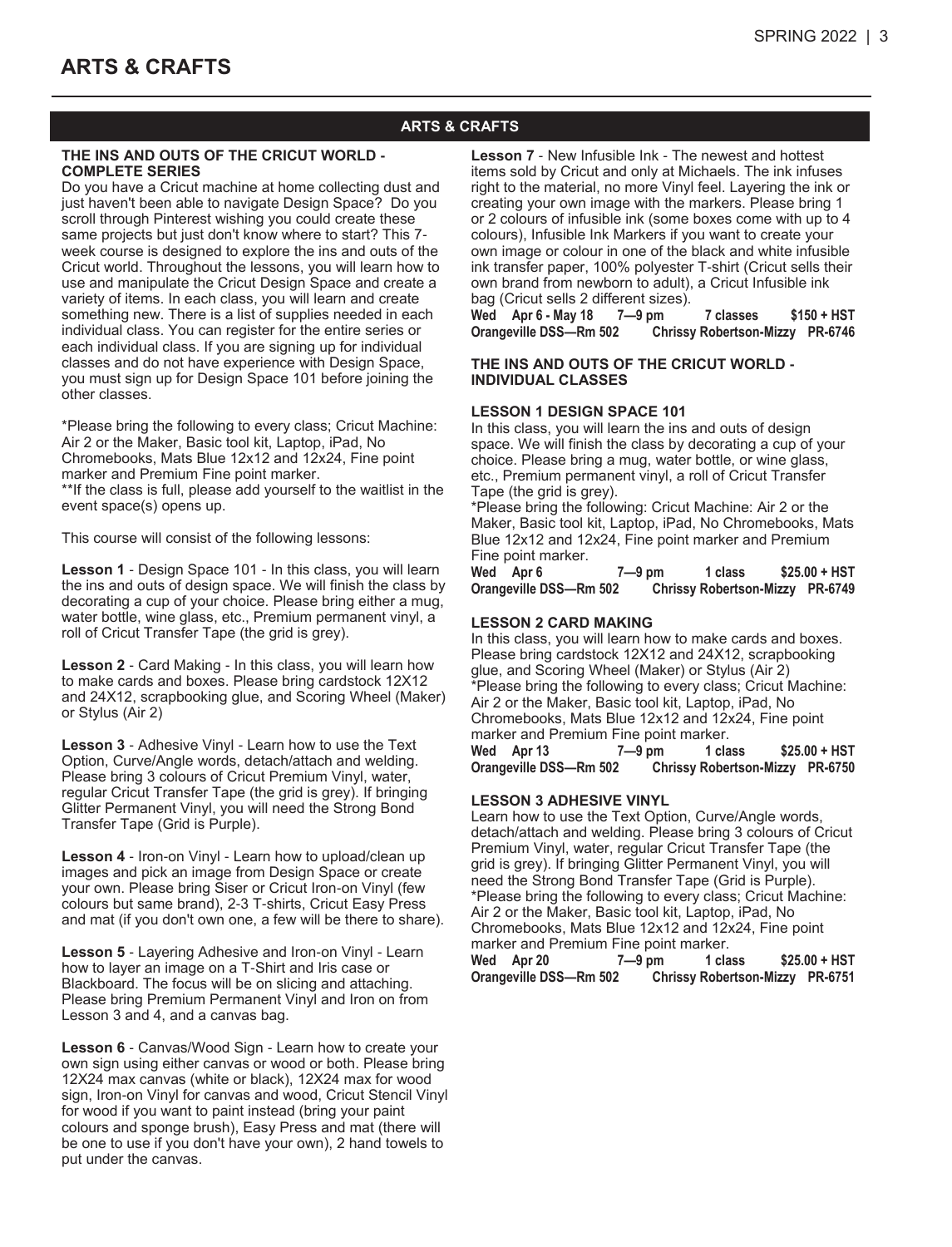## **ARTS & CRAFTS / IPADS & IPHONES / INSIGHT & AWARENESS**

#### **LESSON 4 IRON-ON VINYL**

Learn how to upload/clean up images and pick an image from Design Space or create your own. Please bring Siser or Cricut Iron-on Vinyl (few colours but same brand), 2-3 Tshirts, Cricut Easy Press and mat (if you don't own one, a few will be there to share).

\*Please bring the following to every class; Cricut Machine: Air 2 or the Maker, Basic tool kit, Laptop, iPad, No Chromebooks, Mats Blue 12x12 and 12x24, Fine point marker and Premium Fine point marker.

**Wed Apr 27 7—9 pm 1 class \$25.00 + HST Orangeville DSS—Rm 502 Chrissy Robertson-Mizzy PR-6752**

#### **LESSON 5 LAYERING ADHESIVE VINYL AND IRON ON VINYL**

Learn how to layer an image on a T-Shirt and Iris case or Blackboard. The focus will be on slicing and attaching. Please bring Premium Permanent Vinyl and Iron on from Lesson 3 and 4, and a canvas bag.

\*Please bring the following to every class; Cricut Machine: Air 2 or the Maker, Basic tool kit, Laptop, iPad, No Chromebooks, Mats Blue 12x12 and 12x24, Fine point marker and Premium Fine point marker.

**Wed May 4 7—9 pm 1 class \$25.00 + HST Orangeville DSS—Rm 502 Chrissy Robertson-Mizzy PR-6753**

#### **LESSON 6 CANVAS/WOOD SIGN**

Learn how to create your own sign using either canvas or wood or both. Please bring 12X24 max canvas (white or black), 12X24 max for wood sign, Iron-on Vinyl for canvas and wood, Cricut Stencil Vinyl for wood if you want to paint instead (bring your paint colours and sponge brush), Easy Press and mat (there will be one to use if you don't have your own), 2 hand towels to put under the canvas. \*Please bring the following to every class; Cricut Machine: Air 2 or the Maker, Basic tool kit, Laptop, iPad, No Chromebooks, Mats Blue 12x12 and 12x24, Fine point marker and Premium Fine point marker.

**Wed May 11 7—9 pm 1 class \$25.00 + HST Orangeville DSS—Rm 502 Chrissy Robertson-Mizzy PR-6754**

#### **LESSON 7 NEW INFUSIBLE INK**

The newest and hottest items sold by Cricut and only at Michaels. The ink infuses right to the material, no more Vinyl feel. Layering the ink or creating your own image with the markers. Please bring 1 or 2 colours of infusible ink (some boxes come with up to 4 colours), Infusible Ink Markers if you want to create your own image or colour in one of the black and white infusible ink transfer paper, 100% polyester T-shirt (Cricut sells their own brand from newborn to adult), a Cricut Infusible ink bag (Cricut sells 2 different sizes).

\*Please bring the following to every class; Cricut Machine: Air 2 or the Maker, Basic tool kit, Laptop, iPad, No Chromebooks, Mats Blue 12x12 and 12x24, Fine point marker and Premium Fine point marker.

| Wed | May 18                 | 7—9 pm | 1 class                         | $$25.00 + HST$ |
|-----|------------------------|--------|---------------------------------|----------------|
|     | Orangeville DSS-Rm 502 |        | Chrissy Robertson-Mizzy PR-6755 |                |

#### **ARTS & CRAFTS iPADS & iPHONES**

#### **BEGINNERS - iPad & iPhone—LEVEL 1**

If you have, are interested in, or thinking of getting an iPad or iPhone, this session is for you. Learn the basic features and controls of these apple products in order to begin using them with confidence. This course offers a low-key, stressfree, fun environment for absolute newcomers to those with some exposure to these tech tools. We will have some units available for you to try if you don't have your own. **Thur Apr 7 - Apr 21 12:30 - 3 pm 3 classes \$55.00 + HST Dufferin Centre for Con Ed Kent Walker PR-6747**

#### **BEGINNERS - iPad & iPhone—LEVEL 2**

This course is open to everyone who has had some exposure to these devices. Here you will increase your knowledge and discover more ways to use them. This workshop is specially designed to be flexible, developing in accordance with the class members' interests.

**Thur May 5 - May 19 12:30 - 3 pm 3 classes \$55.00 + HST Dufferin Centre for Con Ed Kent Walker PR-6764** 

#### **BEGINNERS - iPAD & iPHONE - LEVEL 3**

During this session, backing up and restoring these devices to iTunes and the iCloud will be explained, demonstrated and then practiced by students in class. Printing from iPads and iPhones will be introduced along with other topics the group would like covered.

**Thur Jun 2 - Jun 16 12:30 - 3 pm 3 classes \$55.00 + HST Dufferin Centre for Con Ed** 

## **INSIGHT & AWARENESS**

#### **INTO THE MYSTICAL WITH CJ SHELTON**

Have you ever wanted to explore the more mystical aspects of life but didn't know where to begin? This sampler of intriguing practices from a variety of cultural and spiritual traditions will help you learn more about yourself and provide a great introduction. Indulge your curiosity and take this fascinating experiential journey with Artist & Shamanic Practitioner CJ Shelton of the Alton Mill Arts Centre and www.dancingmoondesigns.ca.

**Session 1** Invisible Energy Systems – an introduction to our body's chakra system, auras and natural healing abilities

**Session 2** The Art of Meditation – experience a gentle introduction to meditation followed by a form of expressive art called mandala making

**Session 3** Our Heroic Journeys –Tarot cards and oracles aren't just fortune telling but fascinating symbol systems that help us visualize and tell our personal stories **Session 4** What's Your Type? – how the ancient theory of the Four Elements can help you learn more about your

personality and relationships with others

**Session 5** Teaching Wheels – an introduction to the Wheel of Life which is used in many traditions as a tool for connection, communication and problem solving

**Session 6** Into the Dream Realm – decoding the language of our soul through dream symbolism, omens and intuition **Session 7** Divine Connections – guides, gurus and angelic presences … do you believe?

**Tue Apr 5 - May 17 8pm– 10pm 7 classes \$150 + HST Orangeville DSS—Rm 805 CJ Shelton PR-6725**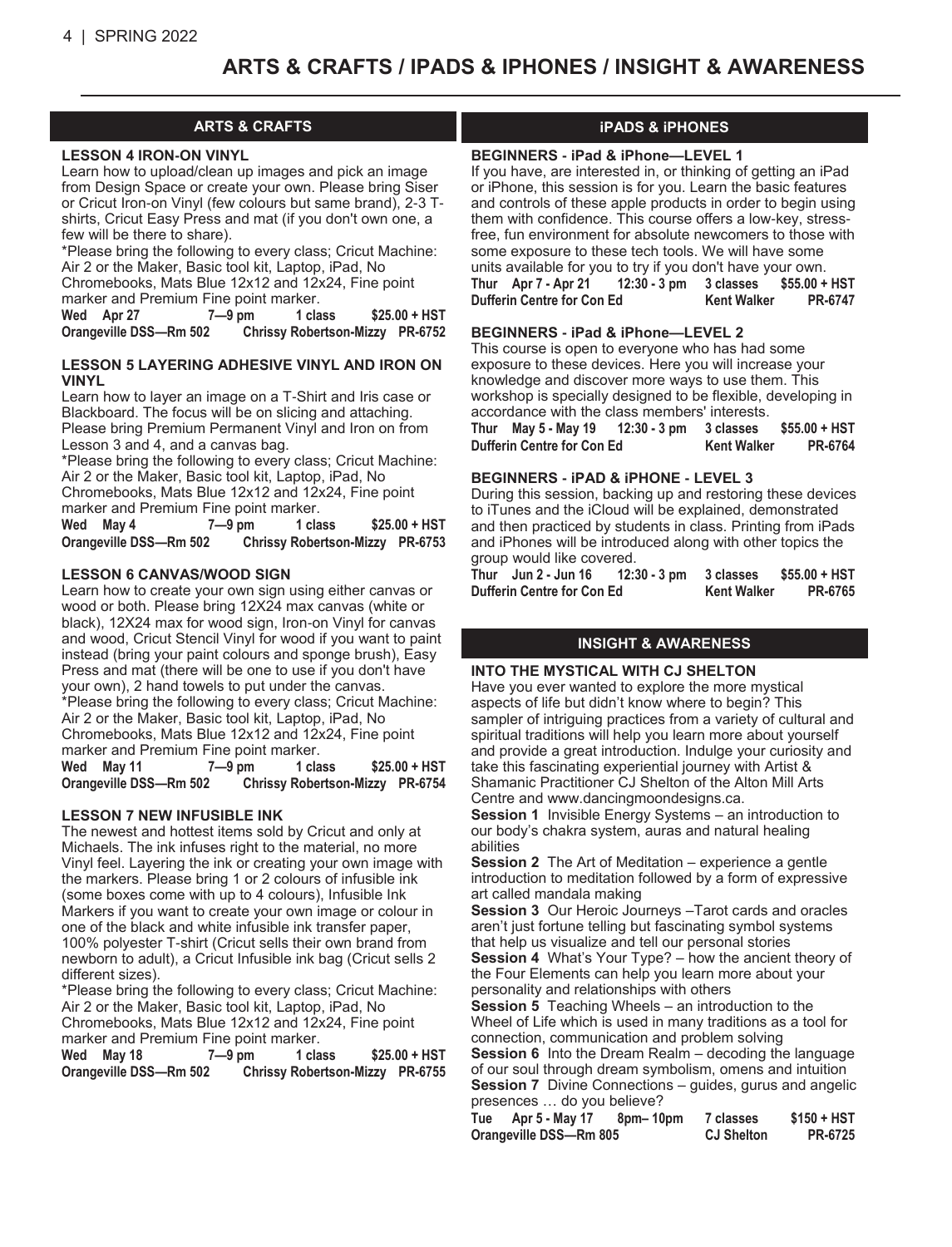#### INDIAN COOKING WITH CHITRA

#### **GLUTEN FREE INDIAN DISHES**

Looking for Gluten Free Recipes? Indian Cuisine, particularly South Indian, has a vast array of recipes which are naturally gluten free. This four-course, gluten free menu will include: Vegetable pakoras (appetizers made with vegetables and chickpea flour), Savory Crepes (made with chickpea and rice flour with some spices) and served with Tomato Garlic Chutney. We will also make Vegetable Pulao (cooked with basmati rice, mixed vegetables, and some exotic spices). Please bring an apron, a water bottle, and containers for any possible leftovers. Please note that the kitchen is not gluten free.

| Wed Jun 15               | $6:30-9$ pm      | 1 class |                | $$55.00 + HST$ |
|--------------------------|------------------|---------|----------------|----------------|
| Orangeville DSS - Rm 210 | Chitra Saravanan |         | <b>PR-6762</b> |                |

#### **NORTH AND SOUTH INDIAN DISHES**

Our instructor Chitra will show you how to cook authentic North Indian curries like Vegetable Korma and Aloo Gobi in an easy and simple way. Then...from the south of India, learn how to make Madras chicken curry, and these curries will be accompanied by Basmati Rice. These recipes are also gluten free. Please bring containers for any possible leftovers and a water bottle. Please bring an apron, a water bottle, and containers for any possible leftovers. Please note that the kitchen is not gluten free.

| Wed Jun 1                | $6:30-9$ pm | 1 class          | $$55.00 + HST$ |
|--------------------------|-------------|------------------|----------------|
| Orangeville DSS - Rm 210 |             | Chitra Saravanan | <b>PR-6763</b> |

## **FOOD FITNESS & HEALTH - ORANGEVILLE**

#### **MINDFUL BEGINNER YOGA WITH CAROL-ANNE**

Build your yoga from the ground up with detailed instruction of postures with a focus on proper alignment.

In this 6-week series you will learn: Breath and Movement

20 basic postures and their benefits

Relaxation and meditation

How to take what you learn on your mat into your everyday life and reap the benefits.

Perfect for first time yoga participants, those wishing to get back to the basics after time away from their practice, or mobile seniors.

**Wed Apr 6 – May 11 7-8 pm 6 classes \$84.00 + HST Orangeville DSS - Library Carol-Anne Fisher PR-6789**

#### **NORDIC WALKING - AGES 55+**

Walking using poles is a low stress, total body workout that's fantastic for weight loss, lowering blood pressure, reducing cholesterol, relieving back, shoulder and neck pain and recovery from knee and hip replacement surgeries. It improves your posture, balance and core muscles. It is also great for your body and mind. Why attend? If you don't know the technique, you won't get all the benefits! Ages 55+ Walking poles provided.

**Wed Apr 13 – May 18 7-8 pm 6 classes \$45.00 + HST Orangeville DSS - Rm 128 Barry Bartlett PR-6731**

#### **VOLLEYBALL**

Come on out for a fun game of volleyball (noninstructional). Men and women welcome. Please wear indoor, non-marking soles and bring a water bottle.<br>Wed Apr 6 – Jun 8 – 8-10 pm – 10 classes \$60. **Wed Apr 6 – Jun 8 8-10 pm 10 classes \$60.00 + HST Orangeville DSS - Double Gym Rita Baldassarra PR-6724**

#### **FITNESS & HEALTH - SHELBURNE FITNESS & HEALTH - ROCKWOOD**

#### **NORDIC WALKING - AGES 55+**

Walking using poles is a low stress, total body workout that's fantastic for weight loss, lowering blood pressure, reducing cholesterol, relieving back, shoulder and neck pain and recovery from knee and hip replacement surgeries. It improves your posture, balance and core muscles. It is also great for your body and mind. Why attend? If you don't know the technique, you won't get all the benefits! Ages 55+ Walking poles provided. **Thurs Apr 14 – May 19 7-8 pm 6 classes \$45.00 + HST Centre Dufferin DHS - Rm 75 Barry Bartlett PR-6732**

#### **VOLLEYBALL**

Come on out for a fun game of volleyball (noninstructional). Men and women welcome. Please wear indoor, non-marking soles and bring a water bottle. PLEASE NOTE: No sessions Friday April 15th (Good Friday) or Friday June 3rd (PA Day). **Fri Apr 8 – Jun 10 7-9 pm 8 classes \$48.00 + HST Harris Mill PS - Gym Oscar Ramirez PR-6792**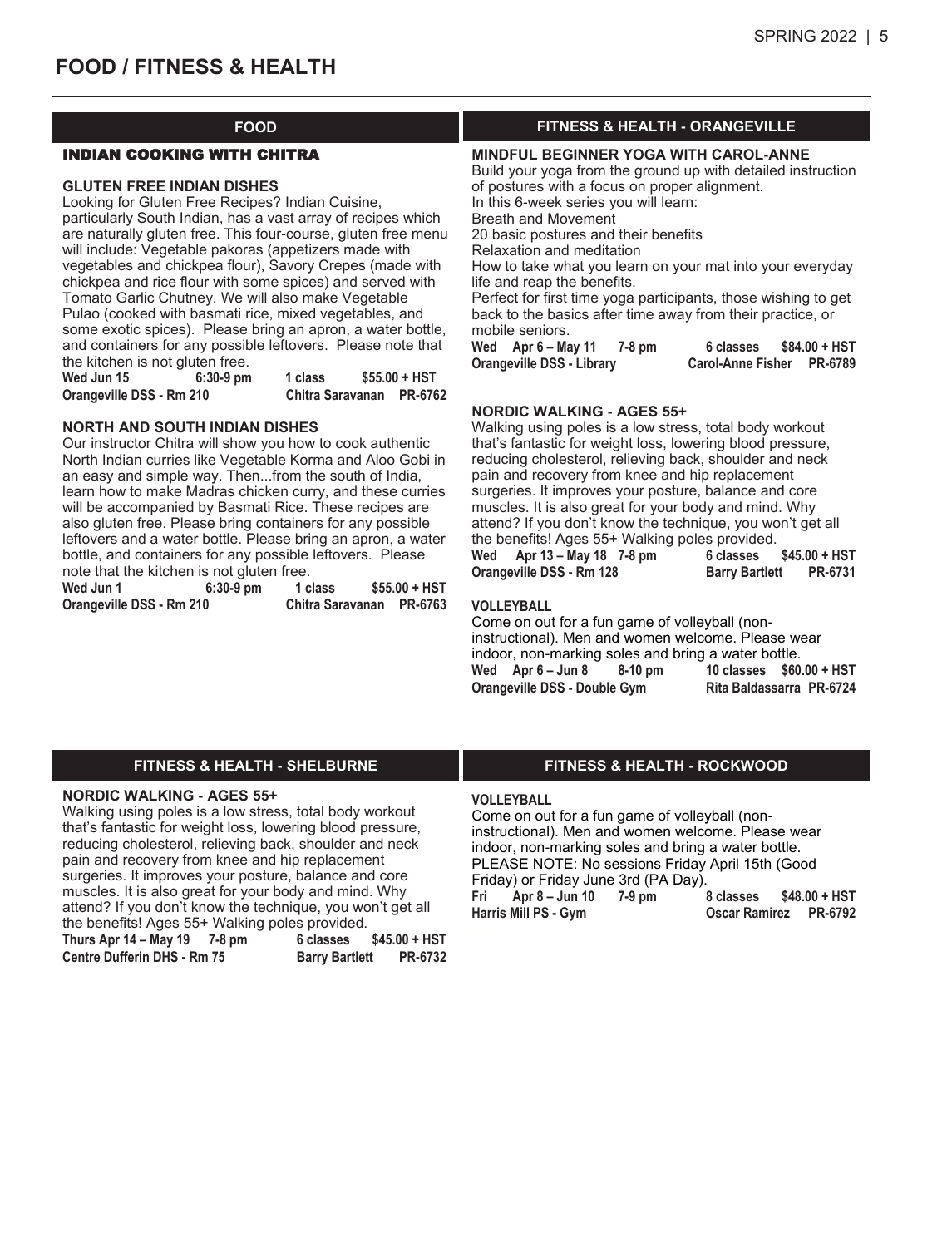### **YOUTH & CHILDREN MUSIC**

#### **BABYSITTING BOOTCAMP**

It is our most famous and popular program delivered to thousands of kids every year. Like all Kid proof courses, the Babysitter's Training program has tons of activities and hands-on practice to increase student confidence and provide skills needed to be the best babysitter possible. After successfully completing the Kid proof Babysitter's Training Program, students will be confident, prepared, professional, safe, and in demand. Each student receives a Babysitter's Handbook and wallet card upon successful completion. Parents trust Kid proof to bring them the most up-to-date, valuable, and beneficial child safety program. Please bring a nut free snack and drink, pen/paper, doll or stuffed animal.

**Wed May 18 & Thur May 19 3:30pm - 6:30 pm 2 classes \$50.00 Princess Elizabeth PS - Rm 116 Ellie Leblanc - PR-6737**

#### **HOME ALONE - AGES 10-12**

This Canada Safety Council program is designed to provide skills and knowledge to be safe and responsible when home alone for short periods of time. They will learn how to prevent problems, handle real-life situations, and keep them safe and constructively occupied. Small group discussion, problem solving, role-playing, and instructor-led demonstration with a student reference book will allow participants to actively participate in class assignments. The child will receive a certificate upon successfully completing the program. Fee includes student reference book. Please bring a nut free snack and drink, **Thur May 26 3:30pm - 6:30pm 1 class \$27.00**

**Princess Elizabeth PS—Rm 116 Ellie Leblanc - PR-6744**

#### **BEGINNER GUITAR LESSONS—AGES 8-13**

This beginner guitar course is geared towards kids and will teach them all the basics from strings to chords to songs. If you have a guitar sitting in the house getting dusty, it is time to learn to put it to good use. By the end of this course, you will have a basic understanding of how to play guitar.

**Wed Apr 20 - Jun 8 6:30pm - 7:30pm 8 classes \$45.00 Orangeville DSS - Rm 313 Stephanie Edwards PR-6838**

#### **BEGINNER GUITAR LESSONS**

This beginner guitar course will teach you all the basics from strings to chords to songs. If you have a guitar sitting in the house getting dusty, it is time to learn to put it to good use. By the end of this course, you will have everything you need to call yourself a guitarist.

**Wed Apr 6—May 25 7:45pm - 8:45 pm 8 classes \$45.00** Stephanie Edwards PR-6726

#### **BEGINNER GUITAR LESSONS - LEVEL 2**

This course is for students with some guitar experience. This class builds upon our Beginner Guitar class for adults. If you have taken our beginner guitar course before or have some guitar experience, this class is for you.

**Thur Apr 7 - May 26 7:45pm - 8:45 pm 8 classes \$45.00 Orangeville DSS - Rm 607 Stephanie Edwards PR-6728**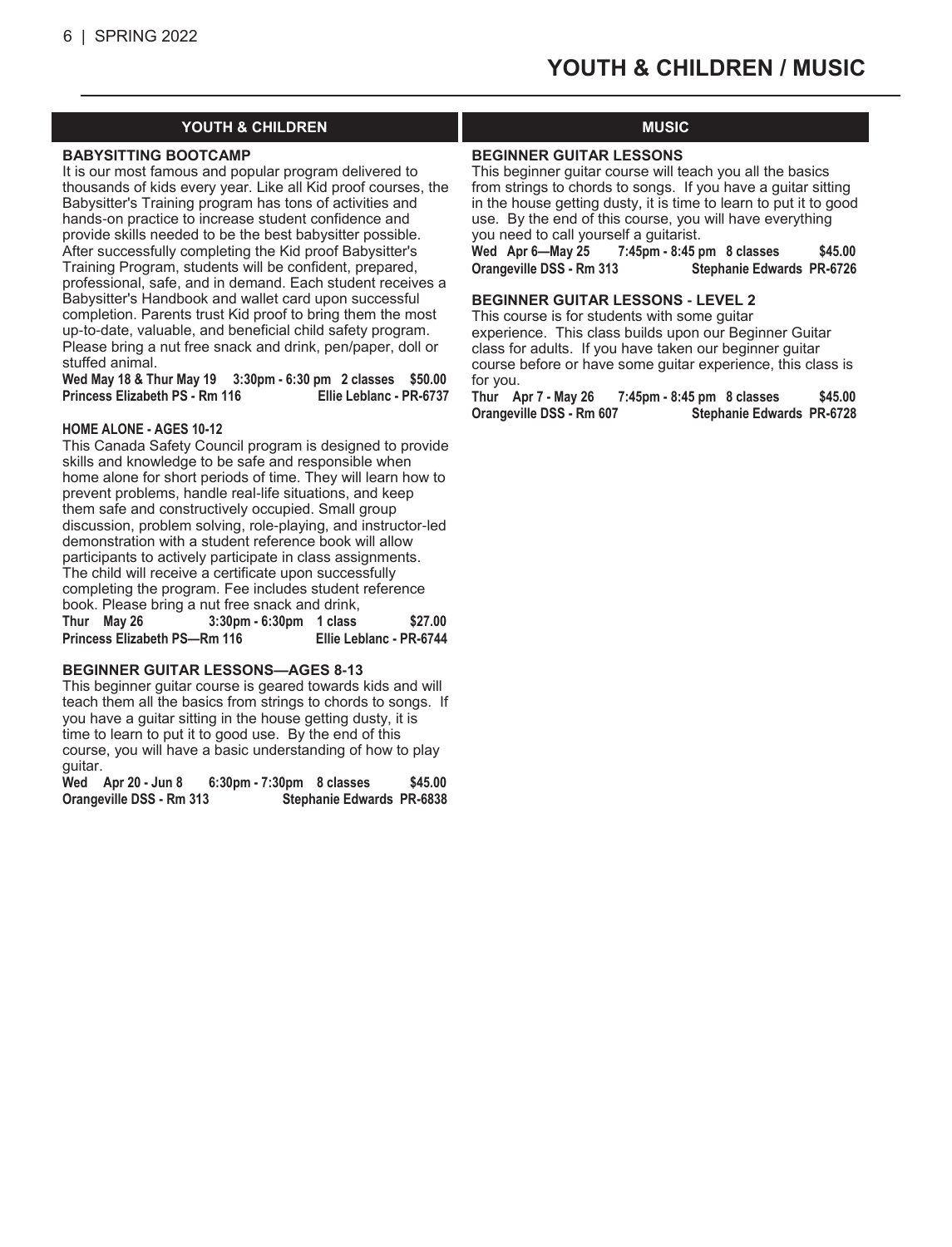

# **Classes in this guide are held at the following locations Call 519-941-2661 for more information**



Dufferin Centre for<br>
Continuing Education<br>
Continuing Education Continuing Education





Centre Dufferin DHS **Shelburne** 



Princess Elizabeth Public School